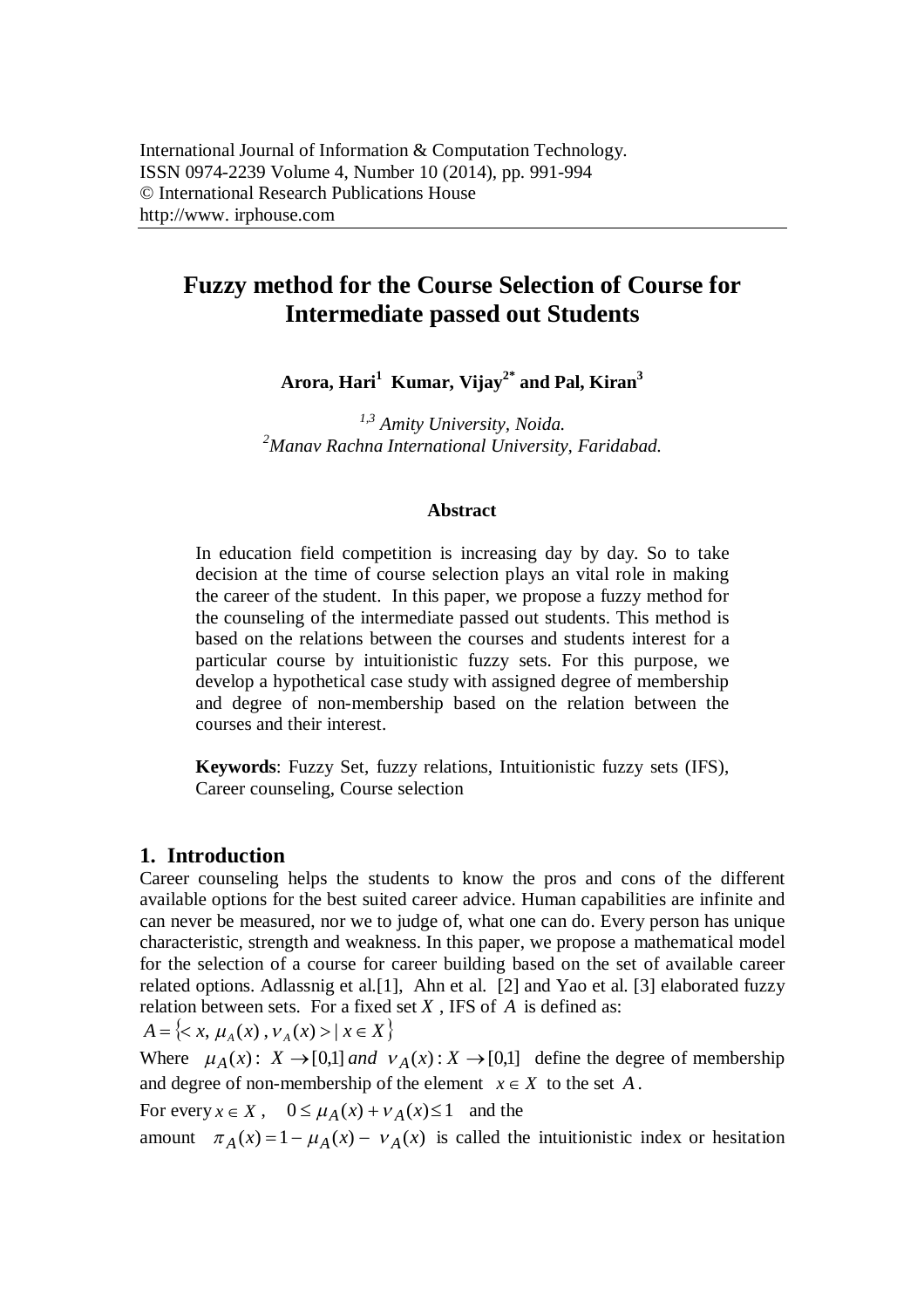index, which may require to membership value, non-membership value or both. Let *A* be an IFS of the set *X* and let *R* be an IF relation from  $X \rightarrow Y$ , then Max-min-max composition *B* (Kumar et al., 2001) of IFS *X* with the IF relation  $R(X \rightarrow Y)$  is defined as  $B = R_0A$ 

with membership and non-membership function defined as:

$$
\mu_B(y) = \max_{x \in X} \{ \min \left[ \mu_A(x), \mu_R(x, y) \right] \} \text{ and}
$$

$$
v_B(y) = \min_{x \in X} \{ \max[v_A(x), v_R(x, y)] \}
$$

Let  $S = \{ s_1, s_2, \dots, s_m \};$   $I = \{ i_1, i_2, \dots, s_m \};$ 

 $C = \{c_1, c_2, \dots, c_q\}$ ; be the finite set of students, interest and available courses respectively.

According to Kumar et al. [4, 5], two fuzzy relations (FR), *Q* and *R* are defined as:  $Q = \{<(s,i), \mu_Q(s,i), \nu_Q(s,i) > | (s,i) \in S \times I\}$ 

$$
R = \{<(i,c), \mu_R(i,c), \nu_R(i,c) > | (i,c) \in I \times C \}
$$

Where  $\mu_{\varrho}(s,i)$  indicate the degree to which the Interest *i* appears in student *s* 

and  $v_g(s, i)$  indicate the degree to which the interest *i* does not appears in student *s*.

Similarly  $\mu_R(i,c)$  indicate the degree to which the interest *i* confirm the course *c* and  $V_R(i, c)$  indicate the degree to which the interest *i* does not confirms the course *c* .

The composition *T* of IFRs *R* and  $Q(T = R \circ Q)$  describe the state of student *s*<sub>i</sub> in terms of the counseling of course from *S toC* given by membership and nonmembership as:

$$
\mu_{T}(s_{i}, c) = \max_{i \in I} \{ \min_{i \in I} \{ \mu_{\varrho}(s_{i}, i), \mu_{R}(i, c) \} \} \text{ and}
$$
\n
$$
v_{T}(i_{i}, c) = \min_{i \in I} \{ \max_{i \in I} \{ v_{\varrho}(s_{i}, i), v_{R}(i, c) \} \}; \quad \forall s_{i} \in S \text{ and } c \in C
$$

We can estimate the labels of interest of students using the information obtained from the chart of given case study. This information plays a significant role in counseling when many types of interest are presented in students. From *Q* and *R* , one may compute new measure of IFR *T* for which, in general, the diagnostic labels of student *p* for any course *d* such that the following is to be satisfied:

- (i)  $S_T = \mu_T v_T \cdot \pi_T$  is greatest and
- (ii) The equality  $T = R \circ Q$  is retained.

This new measure of *T* will translate the higher degrees of association and lower degree of non-association of interests as well as lower degrees of intuitionistic index to the counseling.

If there is almost equal values for different counseling in *T* is obtained, we consider the case for which intuitionistic index is least.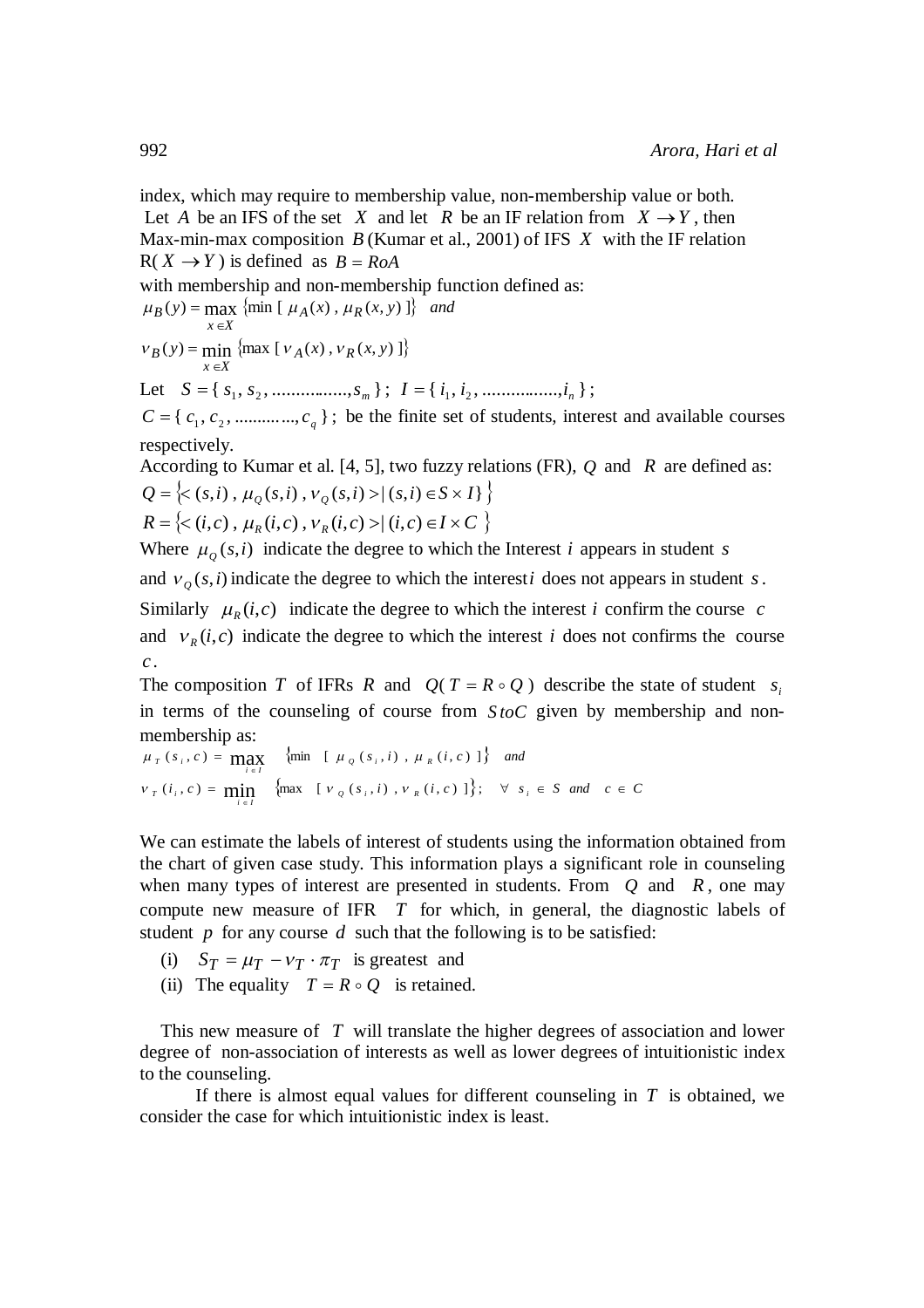# **2. Case Study.**

To see the application of the method, let us frame a hypothetical case study:

Let  $S = \{s_1, s_2, s_3, s_4, s_5, s_6\}$  be the set of students and  $I = \{I_1, I_2, I_3, I_4, I_5\}$  be the set of available interests of students.

| $\mathcal{Q}$   | $I_1$     |       | I <sub>2</sub> |       | $I_3$   |       | I <sub>4</sub> |       | I <sub>5</sub> |       |
|-----------------|-----------|-------|----------------|-------|---------|-------|----------------|-------|----------------|-------|
| <b>Students</b> | $\mu_{Q}$ | $v_Q$ | $\mu_{Q}$      | $v_Q$ | $\mu_Q$ | $v_Q$ | $\mu_Q$        | $v_Q$ | $\mu_{Q}$      | $v_Q$ |
| $S_1$           | 0.8       | 0.1   | 0.6            | 0.1   | 0.2     | 0.8   | 0.6            | 0.1   | 0.1            | 0.6   |
| $S_2$           | 0.0       | 0.8   | 0.4            | 0.4   | 0.6     | 0.1   | 0.1            | 0.7   | 0.1            | 0.8   |
| $S_3$           | 0.8       | 0.1   | 0.8            | 0.1   | 0.0     | 0.6   | 0.2            | 0.7   | 0.0            | 0.5   |
| $S_4$           | 0.6       | 0.1   | 0.5            | 0.4   | 0.3     | 0.4   | 0.7            | 0.2   | 0.3            | 0.4   |
| $S_5$           | 0.6       | 0.1   | 0.2            | 0.8   | 0.6     | 0.1   | 0.1            | 0.6   | 0.8            | 0.1   |
| $S_6$           | 0.2       | 0.8   | 0.6            | 0.1   | 0.1     | 0.6   | 0.8            | 0.1   | 0.6            | 0.1   |

Suppose the IFR  $Q(S \rightarrow I)$  is given by (hypothetically):

|  | Let $C = \{Engineering, Medical, Arts, Journalism, Management\}$ be the set of |  |  |
|--|--------------------------------------------------------------------------------|--|--|
|  | options available for further study.                                           |  |  |

Suppose the IFR  $R(I \rightarrow C)$  is given by (hypothetically):

| $\boldsymbol{R}$ | Engineering |       | Medical |       | Arts    |       | Journalism |       | Managment |       |
|------------------|-------------|-------|---------|-------|---------|-------|------------|-------|-----------|-------|
| <i>Interest</i>  | $\mu_R$     | $V_R$ | $\mu_R$ | $V_R$ | $\mu_R$ | $V_R$ | $\mu_R$    | $V_R$ | $\mu_R$   | $V_R$ |
| $I_{1}$          | 0.4         | 0.0   | 0.7     | 0.0   | 0.3     | 0.3   | 0.1        | 0.7   | 0.1       | 0.8   |
| I <sub>2</sub>   | 0.3         | 0.5   | 0.2     | 0.6   | 0.6     | 0.1   | 0.2        | 0.4   | 0.0       | 0.8   |
| $I_3$            | 0.1         | 0.7   | 0.0     | 0.9   | 0.2     | 0.7   | 0.8        | 0.0   | 0.2       | 0.8   |
| I <sub>4</sub>   | 0.4         | 0.3   | 0.7     | 0.0   | 0.2     | 0.6   | 0.2        | 0.7   | 0.2       | 0.8   |
| $I_5$            | 0.1         | 0.7   | 0.1     | 0.8   | 0.1     | 0.9   | 0.2        | 0.7   | 0.8       | 0.1   |

The Composition  $T = R \circ Q$  is follows as:

| T               | Engineering |       | Medical |       | Arts    |       | Journalism |       | Managment |       |
|-----------------|-------------|-------|---------|-------|---------|-------|------------|-------|-----------|-------|
| <b>Students</b> | $\mu_T$     | $V_T$ | $\mu_T$ | $V_T$ | $\mu_T$ | $v_T$ | $\mu_T$    | $V_T$ | $\mu_T$   | $V_T$ |
| $S_1$           | 0.4         | 0.1   | 0.7     | 0.1   | 0.6     | 0.1   | 0.2        | 0.4   | 0.2       | 0.6   |
| $S_2$           | 0.3         | 0.3   | 0.2     | 0.6   | 0.4     | 0.4   | 0.6        | 0.4   | 0.2       | 0.8   |
| $S_3$           | 0.4         | 0.1   | 0.7     | 0.1   | 0.6     | 0.1   | 0.2        | 0.4   | 0.2       | 0.5   |
| $S_4$           | 0.4         | 0.1   | 0.7     | 0.1   | 0.5     | 0.3   | 0.3        | 0.4   | 0.3       | 0.4   |
| $S_5$           | 0.4         | 0.1   | 0.6     | 0.1   | 0.3     | 0.3   | 0.2        | 0.1   | 0.2       | 0.1   |
| $S_6$           | 0.4         | 0.3   | 0.7     | 0.1   | 0.6     | 0.1   | 0.2        | 0.4   | 0.6       | 0.1   |